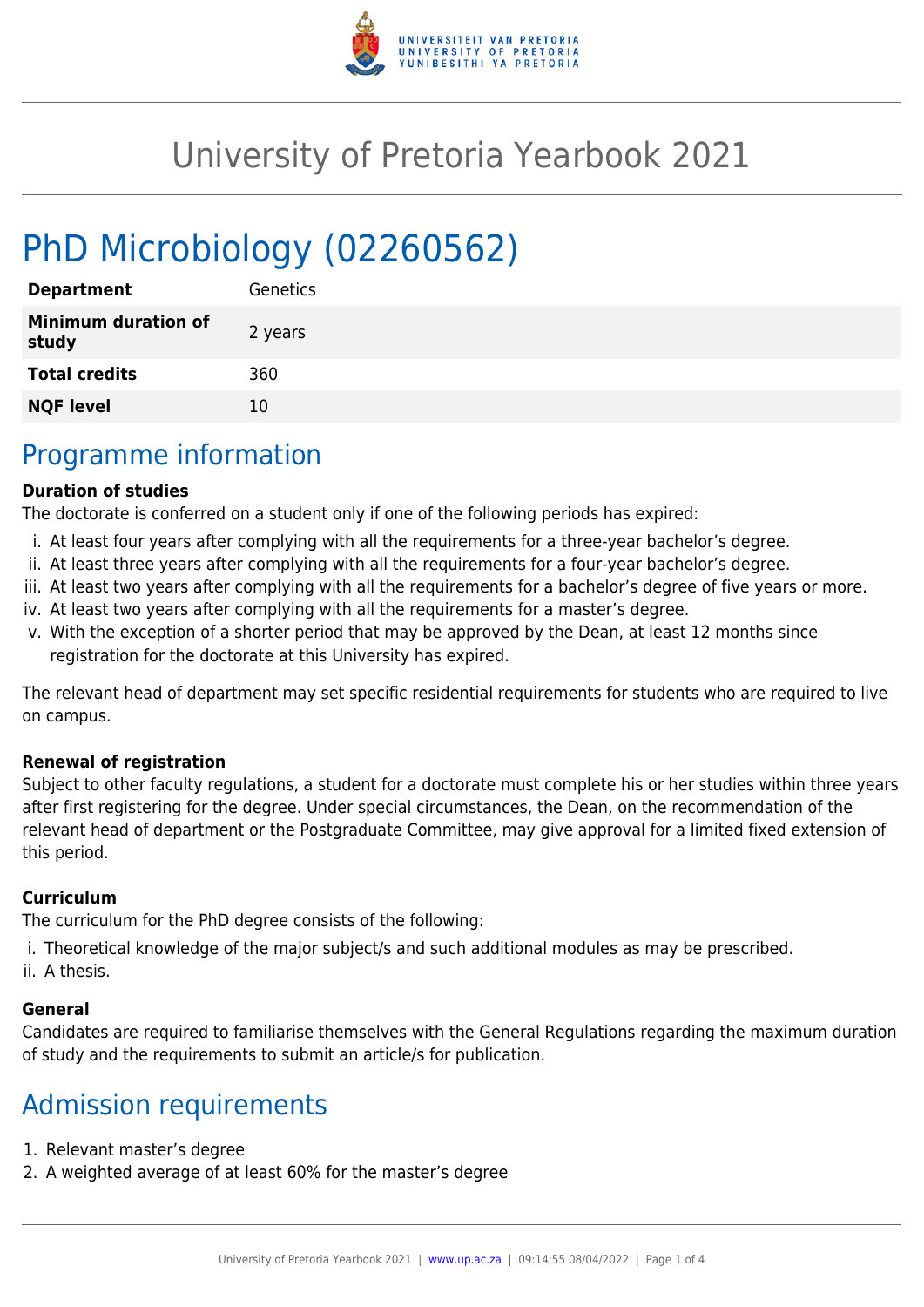

3. An admission examination may be required

# Examinations and pass requirements

- i. Consult the General Regulations that apply to the calculation of marks.
- ii. In order to obtain the PhD degree the candidate must:
- pass the examinations and the prescribed modules, as determined in the study programme;
- pass the thesis; and
- pass the final examination on the thesis and general subject knowledge.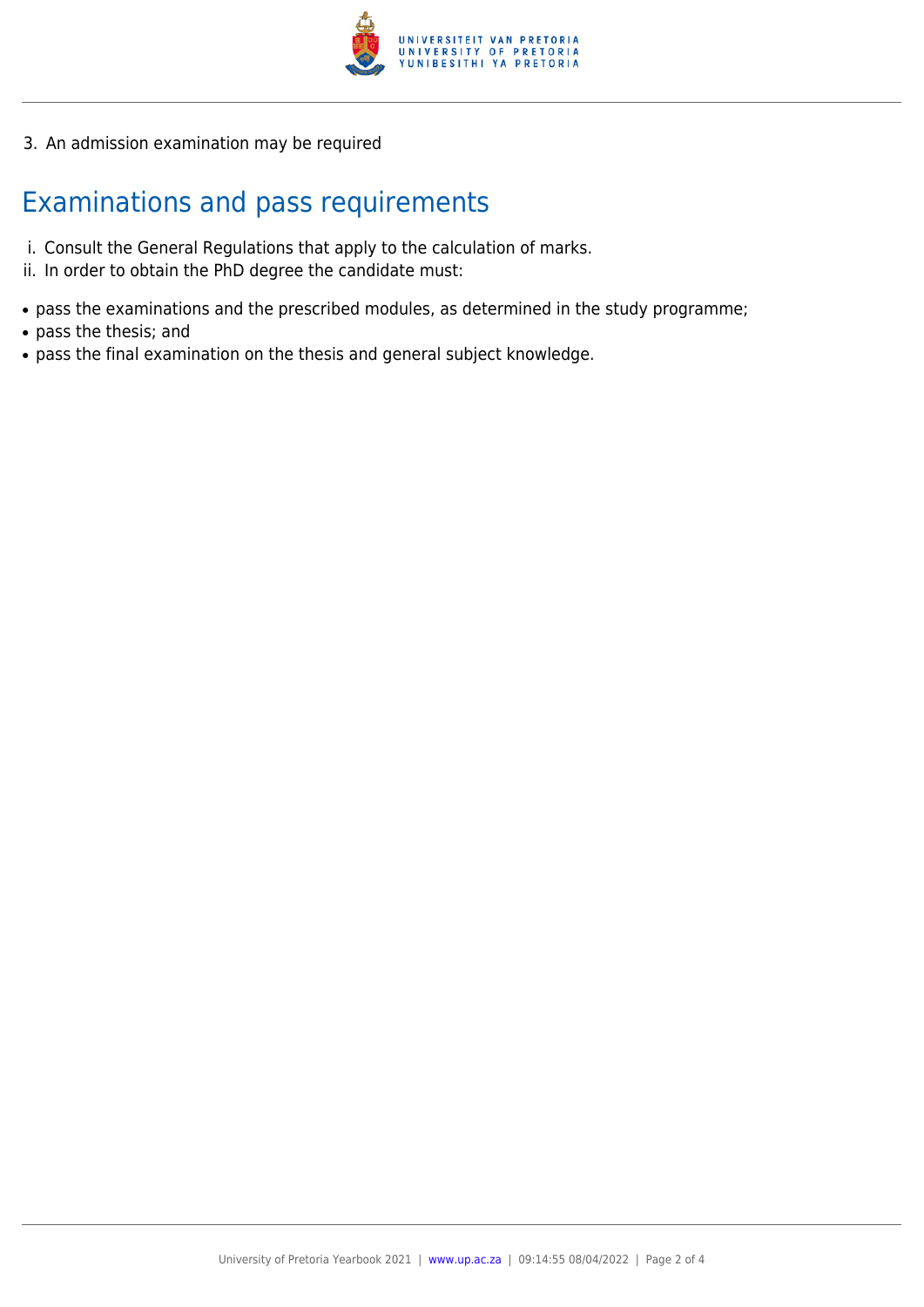

# Curriculum: Year 1

**Minimum credits: 360**

#### **Core modules**

### **Thesis: Microbiology 990 (MBY 990)**

| <b>Module credits</b>         | 360.00                                  |
|-------------------------------|-----------------------------------------|
| <b>NQF Level</b>              | 10                                      |
| <b>Prerequisites</b>          | No prerequisites.                       |
| Language of tuition           | Module is presented in English          |
| <b>Department</b>             | Biochemistry, Genetics and Microbiology |
| <b>Period of presentation</b> | Year                                    |